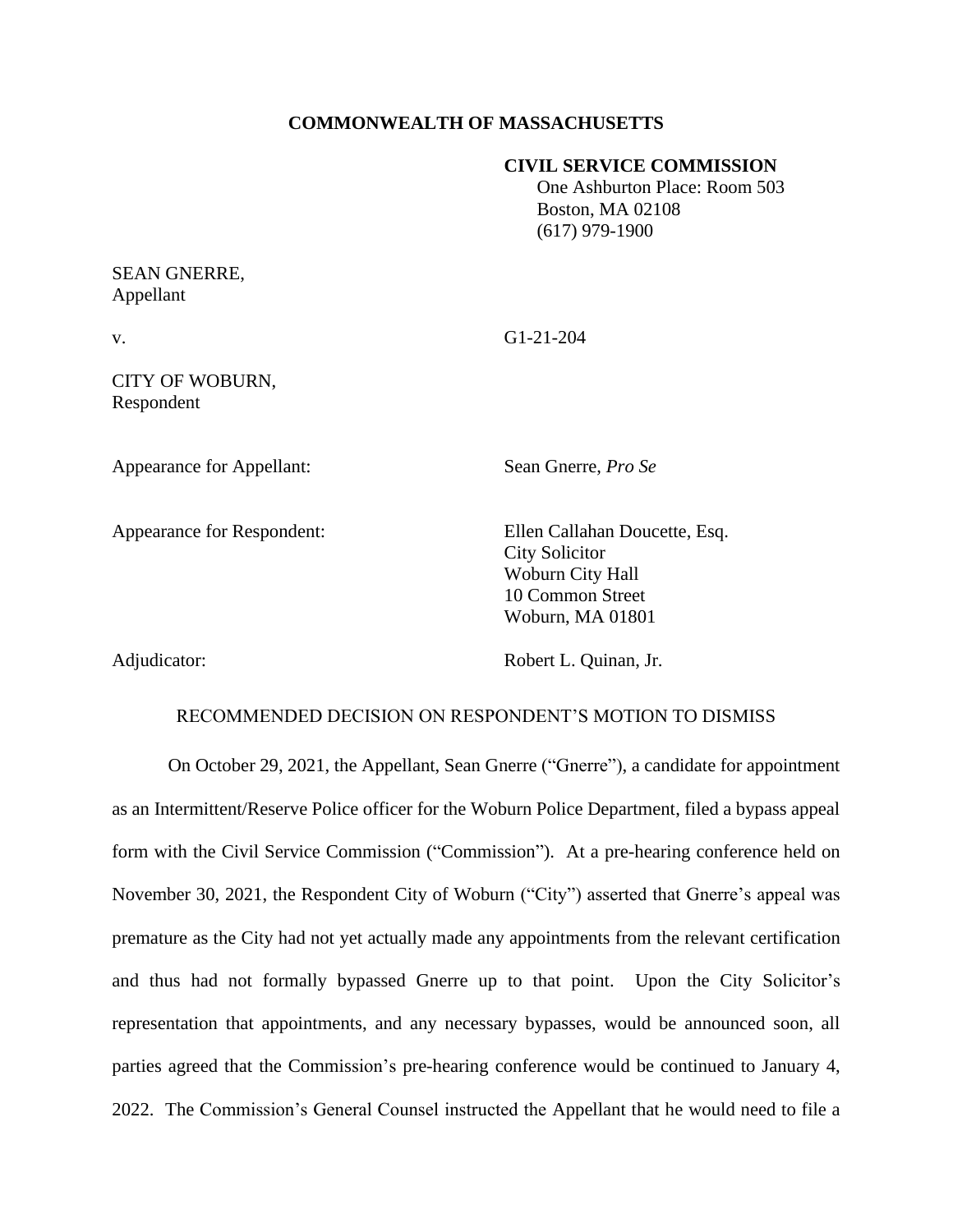new bypass appeal form with the Commission should he wish to appeal any actual formal bypass decision. As of January 4, 2022, the Appellant had received notice some three weeks earlier that he was in fact being formally bypassed but he did not appear at the rescheduled pre-hearing conference and nor did he make any contact with the Commission over the ensuing weeks. On February 15, 2022, in response to the filing of a motion to dismiss appeal by the Respondent, the Commission issued a final notice reminding the Appellant that he needed to take action by March 1, 2022 to preserve his civil service appeal rights. As of April 1, 2022, however, the Appellant had not responded within a timely manner and he still had not filed a proper bypass appeal form.

The following facts are not disputed, unless otherwise noted.

## I. FINDINGS OF FACT

- 1. In the summer of 2021 (following a civil service entry-level police examination administered in late June and an eligible list of passers established in early August), the City of Woburn initiated Requisition #08080 with the state Human Resources Division (HRD), which authorized the appointment of six (6) Intermittent Reserve Police Officers from amongst a certification list of the 13 highest candidates willing to accept the appointment. The Roster Certification for Requisition #08080, issued by HRD on September 8, 2021, contained the names of 28 candidates. The Appellant, Sean Gnerre, was the first of the 13 highest-ranked candidates willing to accept. He placed fourth overall on the roster.
- 2. In late September 2021, Gnerre, a Marine Corps veteran, attended a mandatory orientation session for potential Woburn reserve officer recruits and submitted to a required drug test. On October 6, 2021, AllOne Health Resources notified the City of Woburn that the Appellant's drug test had returned positive for marijuana use.

2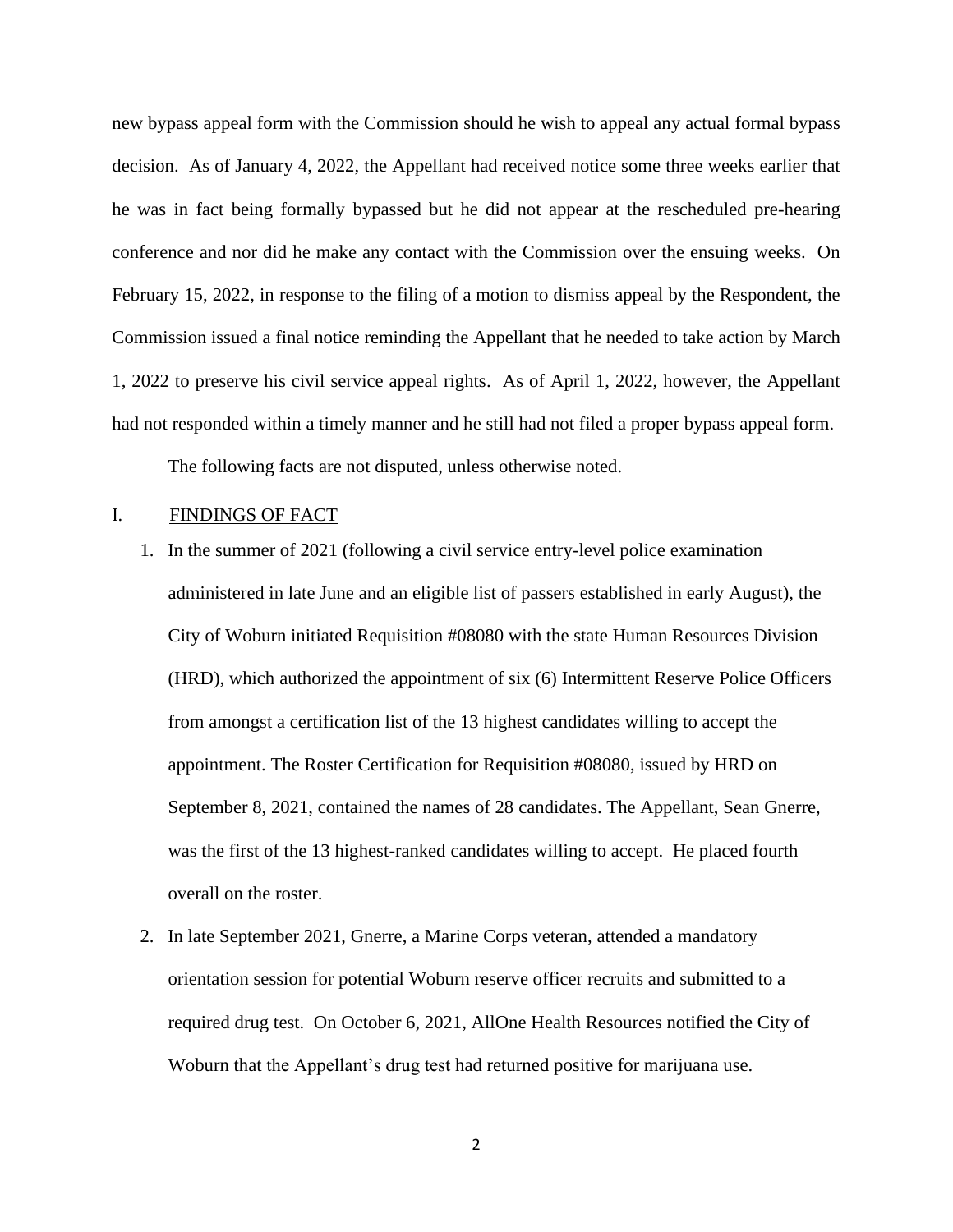- 3. On October 15, 2021, the City notified the Appellant by letter that, as a result of the positive drug test, he was being disqualified from further consideration for appointment. The Appellant filed a bypass appeal within ten business days following notice of his disqualification.
- 4. At a pre-hearing conference held on November 30, 2021, presided over by the Commission's General Counsel, Robert Quinan, the Appellant stated that he had a medical marijuana card which expired on September 30, 2021 (the day before he submitted to a drug test); that he had recently discussed discontinuing use of medical marijuana with his doctor; that his doctor told him it might take up to three (3) months for the marijuana to clear his system; and that he had not used medical marijuana for two (2) months prior to the drug test taken during the late-September orientation session.
- 5. Given that Woburn's mayor (the appointing authority for the Woburn Police Department) had not yet made any appointments from Requisition #08080 at the time the Appellant filed his bypass appeal with the Commission, the City asserted prior to (via pre-hearing memorandum) and during the November 30 pre-hearing conference that Gnerre's appeal had been filed prematurely. The City's solicitor agreed, however, to arrange an interview of Gnerre by Woburn's mayor in early December. Gnerre was informed on the record that if he received a bypass letter as a result of either this interview or further processing of his employment application, he would need to file a new bypass appeal form with the Commission. He would not be required to pay a new filing fee, however. Gnerre stated that he understood this procedure.
- 6. By agreement of both parties, the Commission's pre-hearing conference was then continued to January 4, 2022, and a new notice to appear on that date duly issued.

3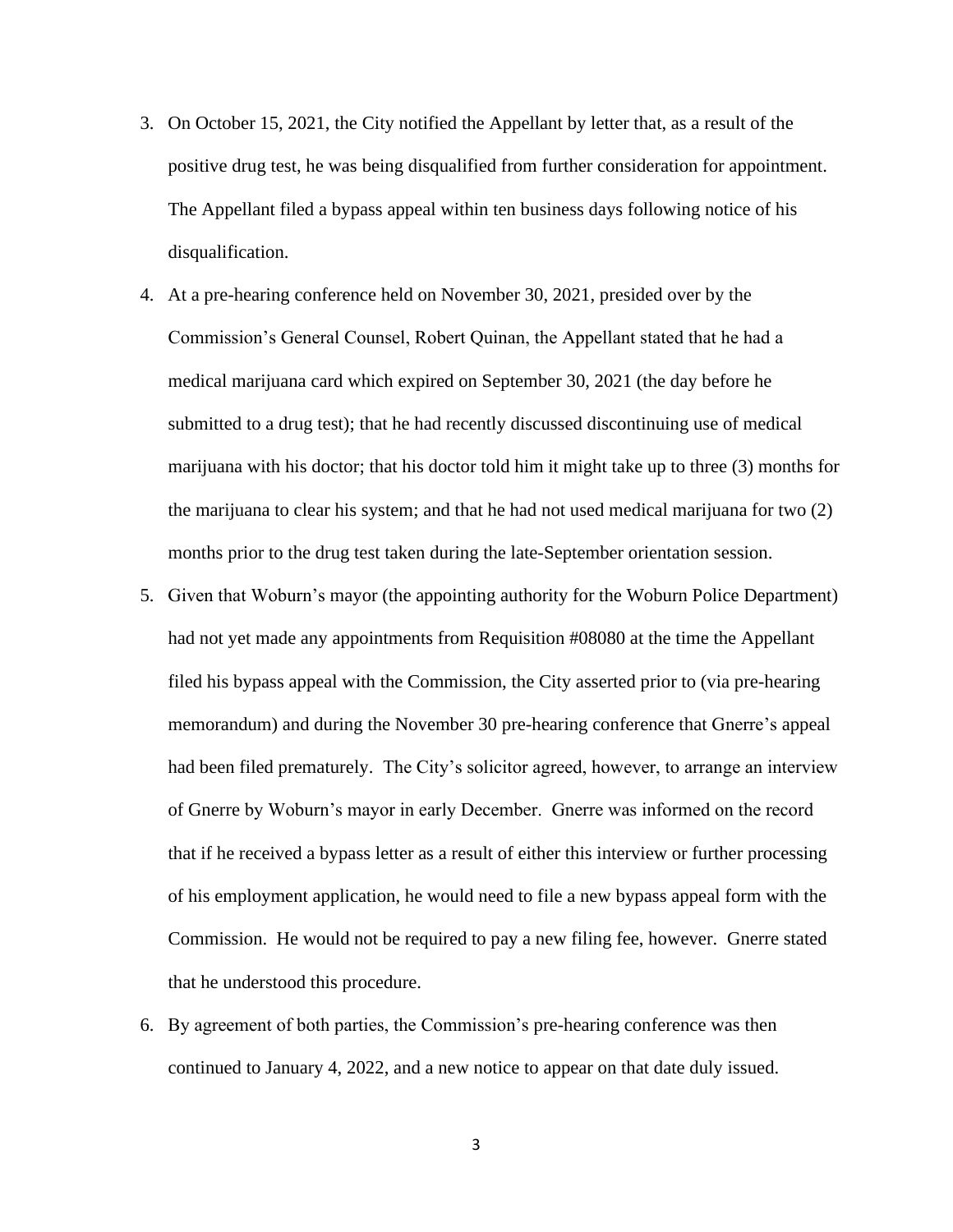- 7. On or about December 2, 2021, the Mayor reviewed the Appellant's application and interviewed Gnerre.
- 8. The next day the City mailed Gnerre a bypass letter dated December 3, 2021. The reasons stated within that letter for the bypass of the Appellant were both detailed and entirely unrelated to Gnerre's earlier 2021 positive drug test results.
- 9. The Appellant did not appear at the January 4, 2022 pre-hearing conference, which was held via WebEx. Nor did he notify the Commission that he would be unable to attend. The City informed the Commission's General Counsel in early January 2022 that the Appellant had been formally bypassed. Woburn presented evidence that Gnerre had retrieved from the post office the bypass letter the city had issued a month before on December 14, 2021. Woburn's city solicitor stated that she would file a formal motion to dismiss Gnerre's appeal should he not file a new bypass appeal form and explain his absence from the January 4 pre-hearing conference.
- 10. On February 15, 2022, the Respondent filed the anticipated motion to dismiss and presented evidence that the motion had been served on the Appellant (both via email and first class mail to his registered address in Woburn). In response, the Commission sent Gnerre notice informing him that he had two (2) weeks in which to respond to the Respondent's motion to dismiss. As of this date, the Appellant has not responded or made any contact with the Commission since the end of November 2021.
- 11. As of April 1, 2022, over one hundred (100) days had elapsed from the date when the Appellant actually picked up the city's bypass letter from the post office, and yet the Appellant has neither responded to the city's motion to dismiss nor filed another bypass appeal.

4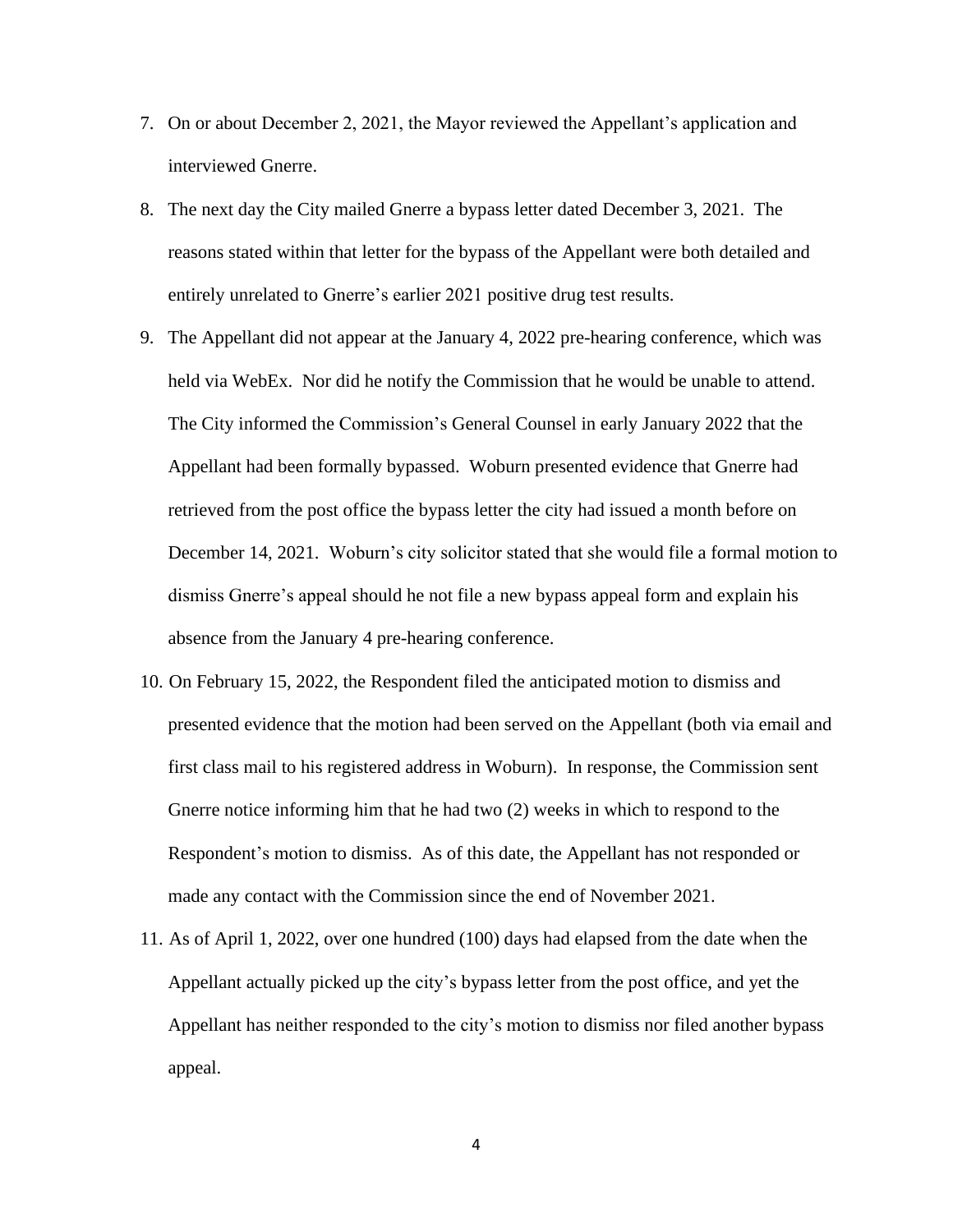### II. CONCLUSION AND RECOMMENDED DECISION

The Standard Adjudicatory Rules of Practice and Procedure (the "SARPP")—a set of regulations that govern appeals pending before the Commission—state that "[a]ny Person with the right to initiate an Adjudicatory Proceeding may file a notice of claim for an Adjudicatory Proceeding with the Agency within the time prescribed by statute or Agency rule. In the absence of a prescribed time, the notice of claim must be filed within 30 days from the date that the Agency notice of action is sent to a Party." 801 Code Mass. Regs. § 1.01(6)(b).

As stated in the case of *Ryan Costa v. City of Brockton,* G1-14-238 (MA CSC January 22, 2015), the Commission has adopted a sixty-day period for the filing of an appeal from a bypass under G.L. c. 31, § 2(b). "This sixty (60)-day window commences upon the employee's receipt of notice that makes the employee aware of his or her non-selection and right of appeal to the Commission." *Id.*

February 12, 2022, marked sixty days after Gnerre received actual notice of the Respondent's decision to bypass him for appointment as a reserve police officer. The City of Woburn promptly thereafter filed a motion to dismiss the Appellant's appeal and served a copy on Gnerre at his registered and last known address. The Appellant has failed to respond to the motion or the Commission's final warning on February 15, 2022, that he needed to take prompt action to preserve his civil service appeal rights.

Sub-section  $(7)(g)(2)$  of the SARPP (801 C.M.R. 1.01) provides as follows:

When the record discloses the failure of a Party . . . to respond to notices or correspondence, to comply with orders of the Presiding Officer, or otherwise indicates an intention not to continue with the prosecution of a claim, the Presiding Officer may initiate or a Party may move for an order requiring the Party to show cause why the claim shall not be dismissed for lack of prosecution. If a Party fails to respond to such order within ten days, . . . the Presiding Officer may dismiss the claim with or without prejudice.